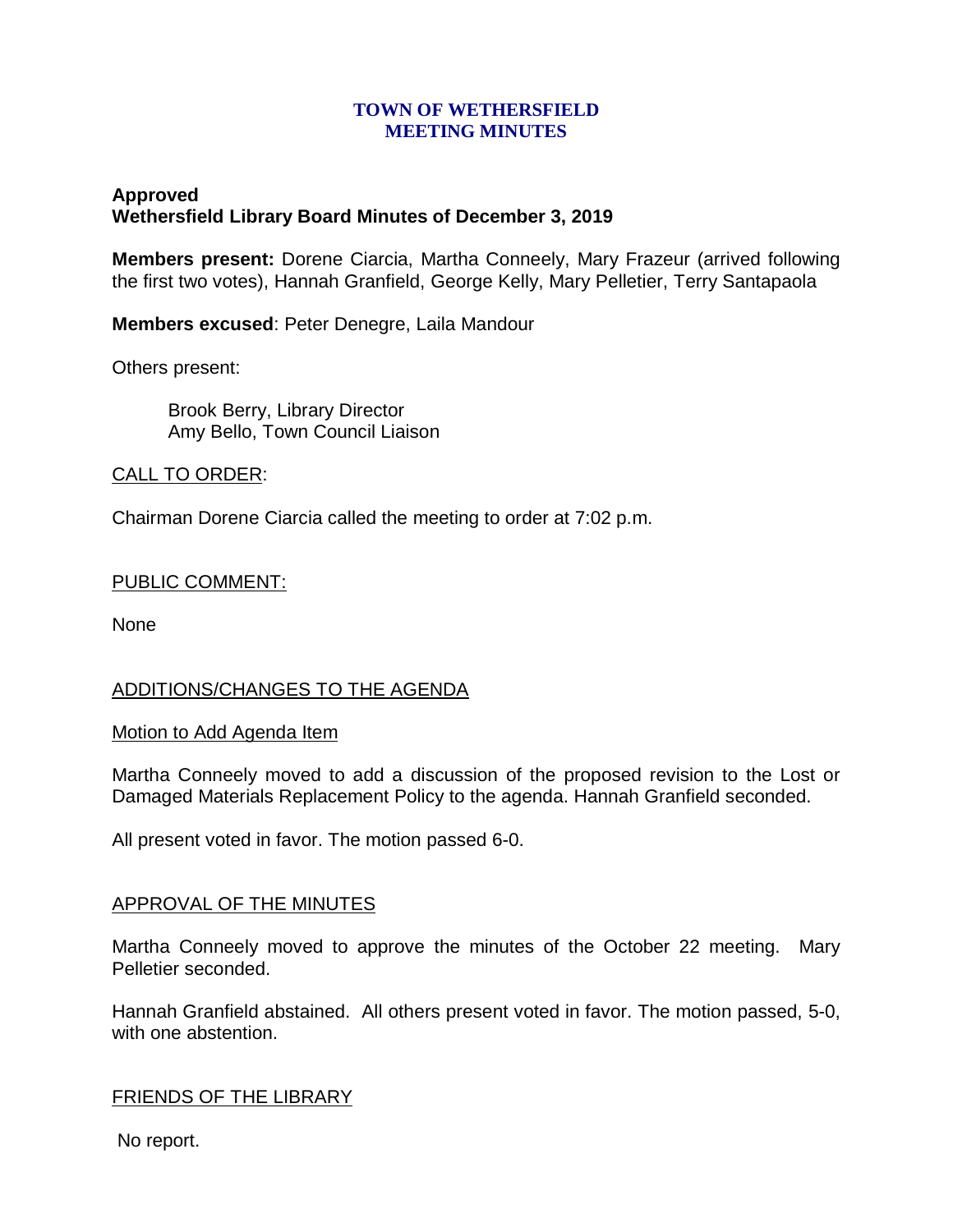### TOWN COUNCIL LIAISON REPORT

Amy Bello reported that the new Council is in the process of organizing.

### LIBRARY BOARD CHAIRMAN'S REPORT

Dorene raised the possibility of holding a function to welcome the new Council and acquaint them with the Library operations.

The Friends' Book Sale raised over \$7,000. Dorene discussed the issues involved in disposing of the books remaining after the sale.

Dorene distributed a letter of thanks from Kim Bobin following the ceremony at a Town Council meeting recognizing her volunteer service with the Time to Talk Program.

### LIBRARY DIRECTOR'S REPORT

Brook reviewed the monthly report and statistics. She highlighted the November Pizza and Pages book discussion meeting.

A new State Librarian will be appointed soon.

A brownout led to a computer outage on Saturday. Since it occurred on a weekend internet service could not be restored until Monday.

Brook distributed an updated budget. The budget appears to be on target. Brook also reported on her recent conversation with the Town Manager about the Capital Improvement Projects process.

#### Motion to Authorize Request for Donation

Mary Pelletier moved to approve the Library Director's request of \$750 from the Friends of the Wethersfield Library for the five week Children's Program – Turn it Up! Music & Movement. Martha Conneely seconded.

Brook noted that the program is for children up to five years old and will run from mid December 2019 to January 2020. Following discussion, all present voted in favor. The motion passed, 7-0.

#### Motion to Authorize Request For Donation

Martha Conneely moved to approve the Library Director's request of \$500 from the Friends of the Wethersfield Library to help defray the cost of disposal of materials. Mary Frazeur seconded.